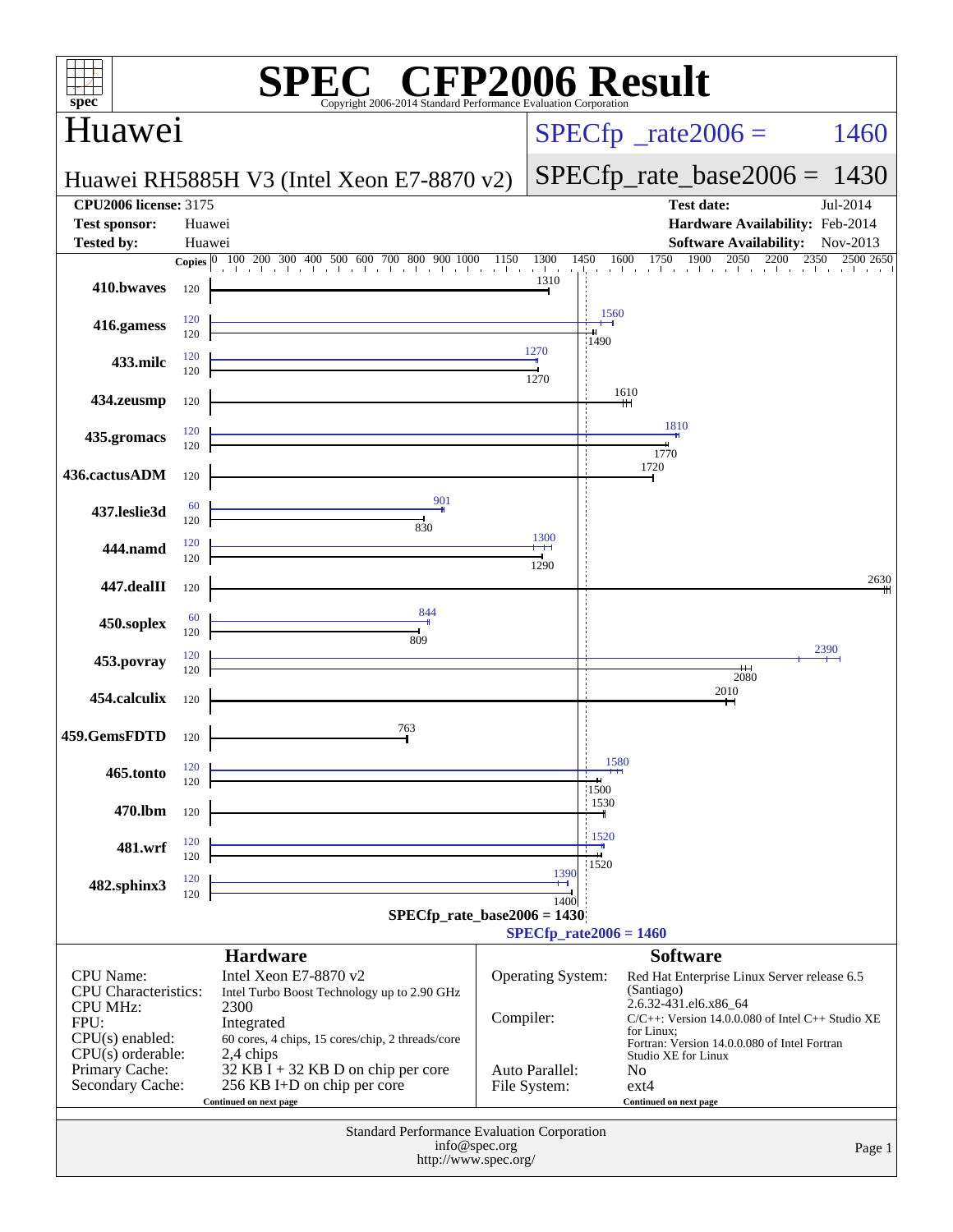

#### Huawei

### $SPECTp\_rate2006 = 1460$

[System State:](http://www.spec.org/auto/cpu2006/Docs/result-fields.html#SystemState) Run level 3 (multi-user)<br>Base Pointers: 32/64-bit

[Base Pointers:](http://www.spec.org/auto/cpu2006/Docs/result-fields.html#BasePointers) 32/64-bit<br>Peak Pointers: 32/64-bit

[Other Software:](http://www.spec.org/auto/cpu2006/Docs/result-fields.html#OtherSoftware) None

[Peak Pointers:](http://www.spec.org/auto/cpu2006/Docs/result-fields.html#PeakPointers)

Huawei RH5885H V3 (Intel Xeon E7-8870 v2)

#### [SPECfp\\_rate\\_base2006 =](http://www.spec.org/auto/cpu2006/Docs/result-fields.html#SPECfpratebase2006) 1430

**[CPU2006 license:](http://www.spec.org/auto/cpu2006/Docs/result-fields.html#CPU2006license)** 3175 **[Test date:](http://www.spec.org/auto/cpu2006/Docs/result-fields.html#Testdate)** Jul-2014 **[Test sponsor:](http://www.spec.org/auto/cpu2006/Docs/result-fields.html#Testsponsor)** Huawei **[Hardware Availability:](http://www.spec.org/auto/cpu2006/Docs/result-fields.html#HardwareAvailability)** Feb-2014

#### **[Tested by:](http://www.spec.org/auto/cpu2006/Docs/result-fields.html#Testedby)** Huawei **[Software Availability:](http://www.spec.org/auto/cpu2006/Docs/result-fields.html#SoftwareAvailability)** Nov-2013 [L3 Cache:](http://www.spec.org/auto/cpu2006/Docs/result-fields.html#L3Cache) 30 MB I+D on chip per chip<br>Other Cache: None [Other Cache:](http://www.spec.org/auto/cpu2006/Docs/result-fields.html#OtherCache) [Memory:](http://www.spec.org/auto/cpu2006/Docs/result-fields.html#Memory) 512 GB (32 x 16 GB 2Rx4 PC3L-10600R-9, ECC, running at 1333 MHz) [Disk Subsystem:](http://www.spec.org/auto/cpu2006/Docs/result-fields.html#DiskSubsystem) 2 x 600 GB SAS, 10K RPM

| DISK Subsystem:<br>Other Hardware: |               | None           |       | 2 X 000 GB SAS, TUK RPM |       |                      |            |               |                |              |                |              |                |              |
|------------------------------------|---------------|----------------|-------|-------------------------|-------|----------------------|------------|---------------|----------------|--------------|----------------|--------------|----------------|--------------|
|                                    |               |                |       |                         |       | <b>Results Table</b> |            |               |                |              |                |              |                |              |
|                                    | <b>Base</b>   |                |       |                         |       |                      |            | <b>Peak</b>   |                |              |                |              |                |              |
| <b>Benchmark</b>                   | <b>Copies</b> | <b>Seconds</b> | Ratio | <b>Seconds</b>          | Ratio | <b>Seconds</b>       | Ratio      | <b>Copies</b> | <b>Seconds</b> | <b>Ratio</b> | <b>Seconds</b> | <b>Ratio</b> | <b>Seconds</b> | <b>Ratio</b> |
| 410.bwayes                         | 120           | 1239           | 1320  | 1242                    | 1310  | 1244                 | 1310       | 120           | 1239           | 1320         | 1242           | 1310         | 1244           | 1310         |
| 416.gamess                         | 120           | 1579           | 1490  | 1570                    | 1500  | 1583                 | 1480       | 120           | 1549           | 1520         | 1502           | 1560         | 1505           | 1560         |
| $433$ .milc                        | 120           | 866            | 1270  | 866                     | 1270  | 866                  | 1270       | 120           | 866            | 1270         | 872            | 1260         | 870            | 1270         |
| 434.zeusmp                         | 120           | 668            | 1630  | 682                     | 1600  | 677                  | 1610       | 120           | 668            | 1630         | 682            | 1600         | 677            | 1610         |
| 435.gromacs                        | 120           | 482            | 1780  | 485                     | 1770  | 485                  | 1770       | 120           | 474            | 1810         | 471            | 1820         | 473            | 1810         |
| 436.cactusADM                      | 120           | 836            | 1720  | 834                     | 1720  | 835                  | 1720       | 120           | 836            | 1720         | 834            | 1720         | 835            | 1720         |
| 437.leslie3d                       | 120           | 1364           | 827   | 1357                    | 831   | 1359                 | <b>830</b> | 60            | 622            | 906          | 629            | 896          | 626            | 901          |
| 444.namd                           | 120           | 746            | 1290  | 749                     | 1290  | 746                  | 1290       | 120           | 743            | 1300         | 726            | 1330         | 767            | 1250         |
| 447.dealII                         | 120           | 522            | 2630  | 524                     | 2620  | 520                  | 2640       | 120           | 522            | 2630         | 524            | 2620         | 520            | 2640         |
| 450.soplex                         | 120           | 1239           | 807   | 1237                    | 809   | 1234                 | 811        | 60            | 593            | 844          | 590            | 848          | 594            | 842          |
| 453.povray                         | 120           | 307            | 2080  | 304                     | 2100  | 310                  | 2060       | 120           | 267            | 2390         | 261            | 2440         | 279            | 2280         |
| 454.calculix                       | 120           | 495            | 2000  | 494                     | 2010  | 486                  | 2040       | 120           | 495            | 2000         | 494            | 2010         | 486            | 2040         |
| 459.GemsFDTD                       | 120           | 1668           | 763   | 1664                    | 765   | 1674                 | 761        | 120           | 1668           | 763          | 1664           | 765          | 1674           | 761          |
| 465.tonto                          | 120           | 786            | 1500  | 787                     | 1500  | 779                  | 1510       | 120           | 747            | 1580         | 738            | 1600         | 760            | 1550         |
| 470.1bm                            | 120           | 1081           | 1530  | 1081                    | 1530  | 1076                 | 1530       | 120           | 1081           | 1530         | 1081           | 1530         | 1076           | 1530         |
| 481.wrf                            | 120           | 891            | 1500  | 884                     | 1520  | 882                  | 1520       | 120           | 879            | 1520         | 877            | 1530         | 882            | 1520         |
| 482.sphinx3                        | 120           | 1668           | 1400  | 1667                    | 1400  | 1664                 | 1410       | 120           | 1688           | 1390         | 1685           | 1390         | 1734           | 1350         |

Results appear in the [order in which they were run.](http://www.spec.org/auto/cpu2006/Docs/result-fields.html#RunOrder) Bold underlined text [indicates a median measurement.](http://www.spec.org/auto/cpu2006/Docs/result-fields.html#Median)

#### **[Submit Notes](http://www.spec.org/auto/cpu2006/Docs/result-fields.html#SubmitNotes)**

 The numactl mechanism was used to bind copies to processors. The config file option 'submit' was used to generate numactl commands to bind each copy to a specific processor. For details, please see the config file.

#### **[Operating System Notes](http://www.spec.org/auto/cpu2006/Docs/result-fields.html#OperatingSystemNotes)**

Stack size set to unlimited using "ulimit -s unlimited"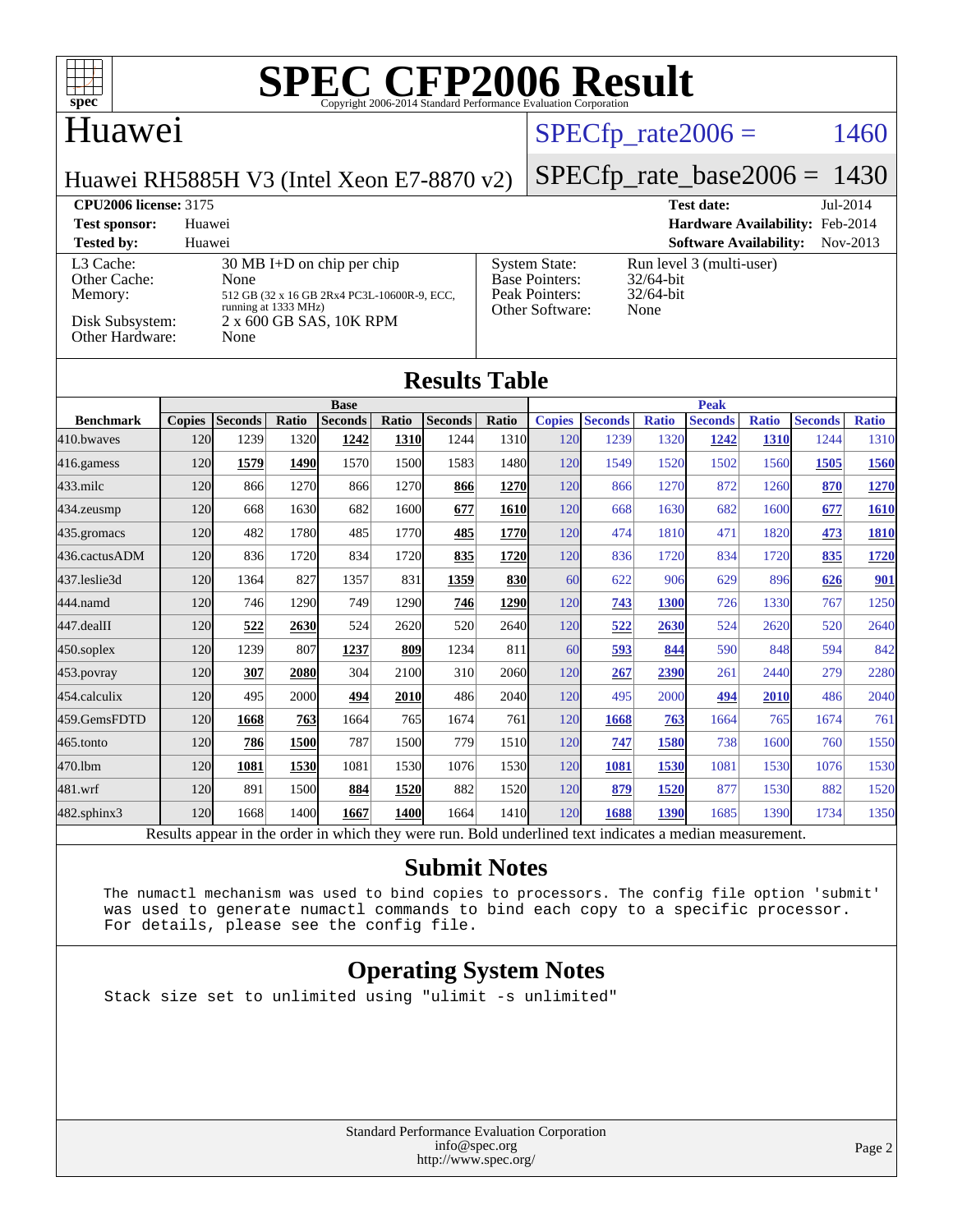

#### Huawei

 $SPECTp\_rate2006 = 1460$ 

[SPECfp\\_rate\\_base2006 =](http://www.spec.org/auto/cpu2006/Docs/result-fields.html#SPECfpratebase2006) 1430

Huawei RH5885H V3 (Intel Xeon E7-8870 v2)

**[Tested by:](http://www.spec.org/auto/cpu2006/Docs/result-fields.html#Testedby)** Huawei **[Software Availability:](http://www.spec.org/auto/cpu2006/Docs/result-fields.html#SoftwareAvailability)** Nov-2013

**[CPU2006 license:](http://www.spec.org/auto/cpu2006/Docs/result-fields.html#CPU2006license)** 3175 **[Test date:](http://www.spec.org/auto/cpu2006/Docs/result-fields.html#Testdate)** Jul-2014 **[Test sponsor:](http://www.spec.org/auto/cpu2006/Docs/result-fields.html#Testsponsor)** Huawei **[Hardware Availability:](http://www.spec.org/auto/cpu2006/Docs/result-fields.html#HardwareAvailability)** Feb-2014

#### **[Platform Notes](http://www.spec.org/auto/cpu2006/Docs/result-fields.html#PlatformNotes)**

Standard Performance Evaluation Corporation [info@spec.org](mailto:info@spec.org) BIOS configuration: Set Power Efficiency Mode to Performance Set Lock\_step to disabled Baseboard Management Controller used to adjust the fan speed to 100% Sysinfo program /spec/config/sysinfo.rev6818 \$Rev: 6818 \$ \$Date:: 2012-07-17 #\$ e86d102572650a6e4d596a3cee98f191 running on RH5885HV3 Sun Jul 27 04:17:07 2014 This section contains SUT (System Under Test) info as seen by some common utilities. To remove or add to this section, see: <http://www.spec.org/cpu2006/Docs/config.html#sysinfo> From /proc/cpuinfo model name : Intel(R) Xeon(R) CPU E7-8870 v2 @ 2.30GHz 4 "physical id"s (chips) 120 "processors" cores, siblings (Caution: counting these is hw and system dependent. The following excerpts from /proc/cpuinfo might not be reliable. Use with caution.) cpu cores : 15 siblings : 30 physical 0: cores 0 1 2 3 4 5 6 7 8 9 10 11 12 13 14 physical 1: cores 0 1 2 3 4 5 6 7 8 9 10 11 12 13 14 physical 2: cores 0 1 2 3 4 5 6 7 8 9 10 11 12 13 14 physical 3: cores 0 1 2 3 4 5 6 7 8 9 10 11 12 13 14 cache size : 30720 KB From /proc/meminfo<br>MemTotal: 529098320 kB HugePages\_Total: 0 Hugepagesize: 2048 kB /usr/bin/lsb\_release -d Red Hat Enterprise Linux Server release 6.5 (Santiago) From /etc/\*release\* /etc/\*version\* redhat-release: Red Hat Enterprise Linux Server release 6.5 (Santiago) system-release: Red Hat Enterprise Linux Server release 6.5 (Santiago) system-release-cpe: cpe:/o:redhat:enterprise\_linux:6server:ga:server uname -a: Linux RH5885HV3 2.6.32-431.el6.x86\_64 #1 SMP Sun Nov 10 22:19:54 EST 2013 x86\_64 x86\_64 x86\_64 GNU/Linux run-level 3 Jul 26 07:35 SPEC is set to: /spec<br>Filesystem Type Type Size Used Avail Use% Mounted on /dev/sda2 ext4 433G 114G 298G 28% /spec Additional information from dmidecode: BIOS American Megatrends Inc. BLISV038 04/24/2014 Continued on next page

<http://www.spec.org/>

Page 3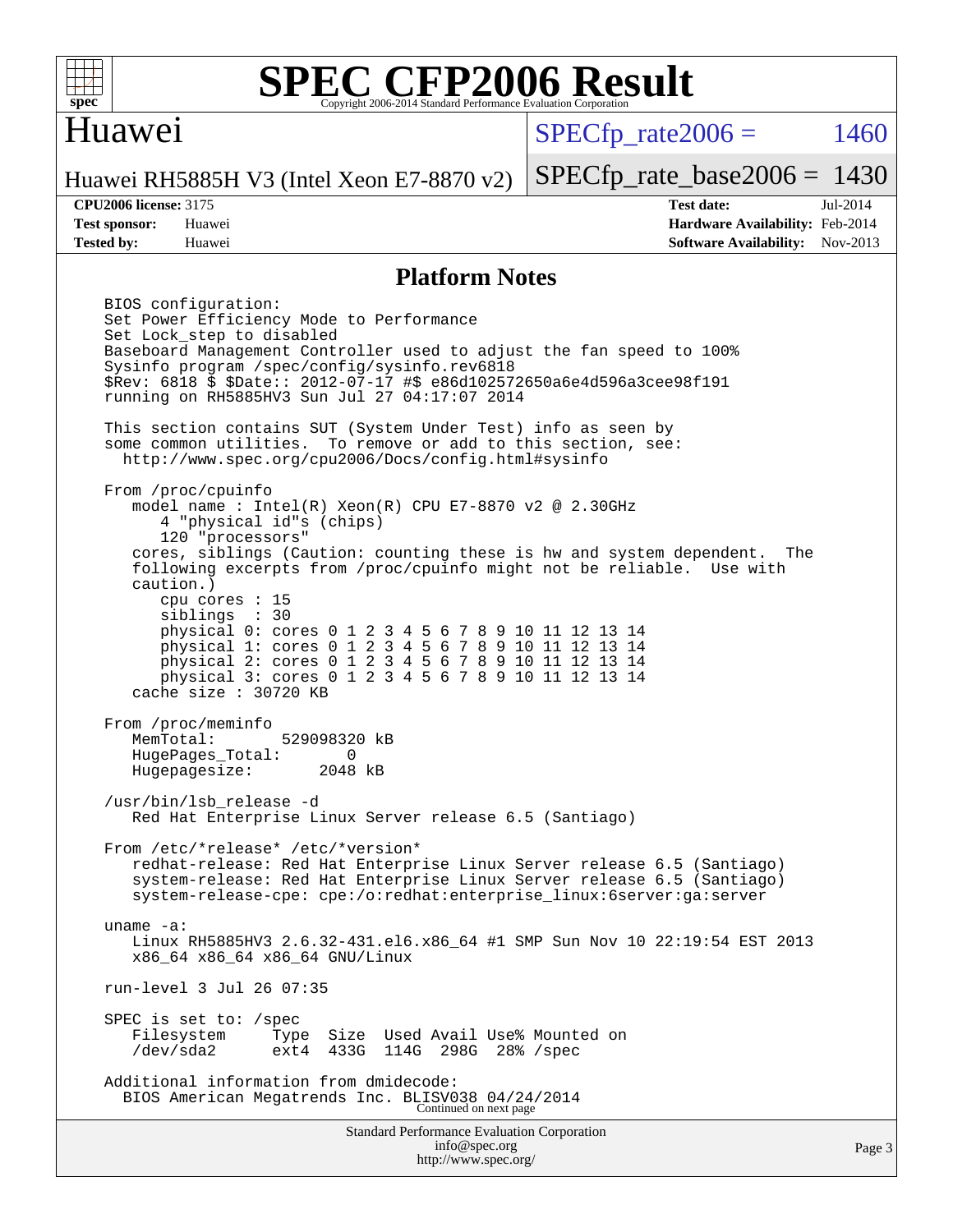

#### Huawei

 $SPECTp_rate2006 = 1460$ 

Huawei RH5885H V3 (Intel Xeon E7-8870 v2)

#### **[CPU2006 license:](http://www.spec.org/auto/cpu2006/Docs/result-fields.html#CPU2006license)** 3175 **[Test date:](http://www.spec.org/auto/cpu2006/Docs/result-fields.html#Testdate)** Jul-2014

[SPECfp\\_rate\\_base2006 =](http://www.spec.org/auto/cpu2006/Docs/result-fields.html#SPECfpratebase2006) 1430

**[Test sponsor:](http://www.spec.org/auto/cpu2006/Docs/result-fields.html#Testsponsor)** Huawei **[Hardware Availability:](http://www.spec.org/auto/cpu2006/Docs/result-fields.html#HardwareAvailability)** Feb-2014 **[Tested by:](http://www.spec.org/auto/cpu2006/Docs/result-fields.html#Testedby)** Huawei **[Software Availability:](http://www.spec.org/auto/cpu2006/Docs/result-fields.html#SoftwareAvailability)** Nov-2013

#### **[Platform Notes \(Continued\)](http://www.spec.org/auto/cpu2006/Docs/result-fields.html#PlatformNotes)**

Memory:<br>32x 16 GB 64x NO DIMM NO DIMM 32x Samsung M393B2G70BH0-YH9 16 GB 1333 MHz 2 rank

(End of data from sysinfo program)

 Regarding the sysinfo display about the memory installed, the correct amount of memory is 512 GB and the dmidecode description should have one line reading as: 32x Samsung M393B2G70BH0-YH9 16 GB 1333 MHz 2 rank

#### **[General Notes](http://www.spec.org/auto/cpu2006/Docs/result-fields.html#GeneralNotes)**

Environment variables set by runspec before the start of the run: LD\_LIBRARY\_PATH = "/spec/libs/32:/spec/libs/64:/spec/sh"

 Binaries compiled on a system with 1x Core i7-860 CPU + 8GB memory using RedHat EL 6.4 Transparent Huge Pages enabled with: echo always > /sys/kernel/mm/redhat\_transparent\_hugepage/enabled Filesystem page cache cleared with: echo 1> /proc/sys/vm/drop\_caches runspec command invoked through numactl i.e.: numactl --interleave=all runspec <etc>

### **[Base Compiler Invocation](http://www.spec.org/auto/cpu2006/Docs/result-fields.html#BaseCompilerInvocation)**

[C benchmarks](http://www.spec.org/auto/cpu2006/Docs/result-fields.html#Cbenchmarks):  $\frac{1}{2}$ cc  $-\text{m64}$ 

[C++ benchmarks:](http://www.spec.org/auto/cpu2006/Docs/result-fields.html#CXXbenchmarks) [icpc -m64](http://www.spec.org/cpu2006/results/res2014q3/cpu2006-20140728-30649.flags.html#user_CXXbase_intel_icpc_64bit_bedb90c1146cab66620883ef4f41a67e)

[Fortran benchmarks](http://www.spec.org/auto/cpu2006/Docs/result-fields.html#Fortranbenchmarks): [ifort -m64](http://www.spec.org/cpu2006/results/res2014q3/cpu2006-20140728-30649.flags.html#user_FCbase_intel_ifort_64bit_ee9d0fb25645d0210d97eb0527dcc06e)

[Benchmarks using both Fortran and C](http://www.spec.org/auto/cpu2006/Docs/result-fields.html#BenchmarksusingbothFortranandC): [icc -m64](http://www.spec.org/cpu2006/results/res2014q3/cpu2006-20140728-30649.flags.html#user_CC_FCbase_intel_icc_64bit_0b7121f5ab7cfabee23d88897260401c) [ifort -m64](http://www.spec.org/cpu2006/results/res2014q3/cpu2006-20140728-30649.flags.html#user_CC_FCbase_intel_ifort_64bit_ee9d0fb25645d0210d97eb0527dcc06e)

### **[Base Portability Flags](http://www.spec.org/auto/cpu2006/Docs/result-fields.html#BasePortabilityFlags)**

 410.bwaves: [-DSPEC\\_CPU\\_LP64](http://www.spec.org/cpu2006/results/res2014q3/cpu2006-20140728-30649.flags.html#suite_basePORTABILITY410_bwaves_DSPEC_CPU_LP64) 416.gamess: [-DSPEC\\_CPU\\_LP64](http://www.spec.org/cpu2006/results/res2014q3/cpu2006-20140728-30649.flags.html#suite_basePORTABILITY416_gamess_DSPEC_CPU_LP64) 433.milc: [-DSPEC\\_CPU\\_LP64](http://www.spec.org/cpu2006/results/res2014q3/cpu2006-20140728-30649.flags.html#suite_basePORTABILITY433_milc_DSPEC_CPU_LP64) 434.zeusmp: [-DSPEC\\_CPU\\_LP64](http://www.spec.org/cpu2006/results/res2014q3/cpu2006-20140728-30649.flags.html#suite_basePORTABILITY434_zeusmp_DSPEC_CPU_LP64) 435.gromacs: [-DSPEC\\_CPU\\_LP64](http://www.spec.org/cpu2006/results/res2014q3/cpu2006-20140728-30649.flags.html#suite_basePORTABILITY435_gromacs_DSPEC_CPU_LP64) [-nofor\\_main](http://www.spec.org/cpu2006/results/res2014q3/cpu2006-20140728-30649.flags.html#user_baseLDPORTABILITY435_gromacs_f-nofor_main) 436.cactusADM: [-DSPEC\\_CPU\\_LP64](http://www.spec.org/cpu2006/results/res2014q3/cpu2006-20140728-30649.flags.html#suite_basePORTABILITY436_cactusADM_DSPEC_CPU_LP64) [-nofor\\_main](http://www.spec.org/cpu2006/results/res2014q3/cpu2006-20140728-30649.flags.html#user_baseLDPORTABILITY436_cactusADM_f-nofor_main)

Continued on next page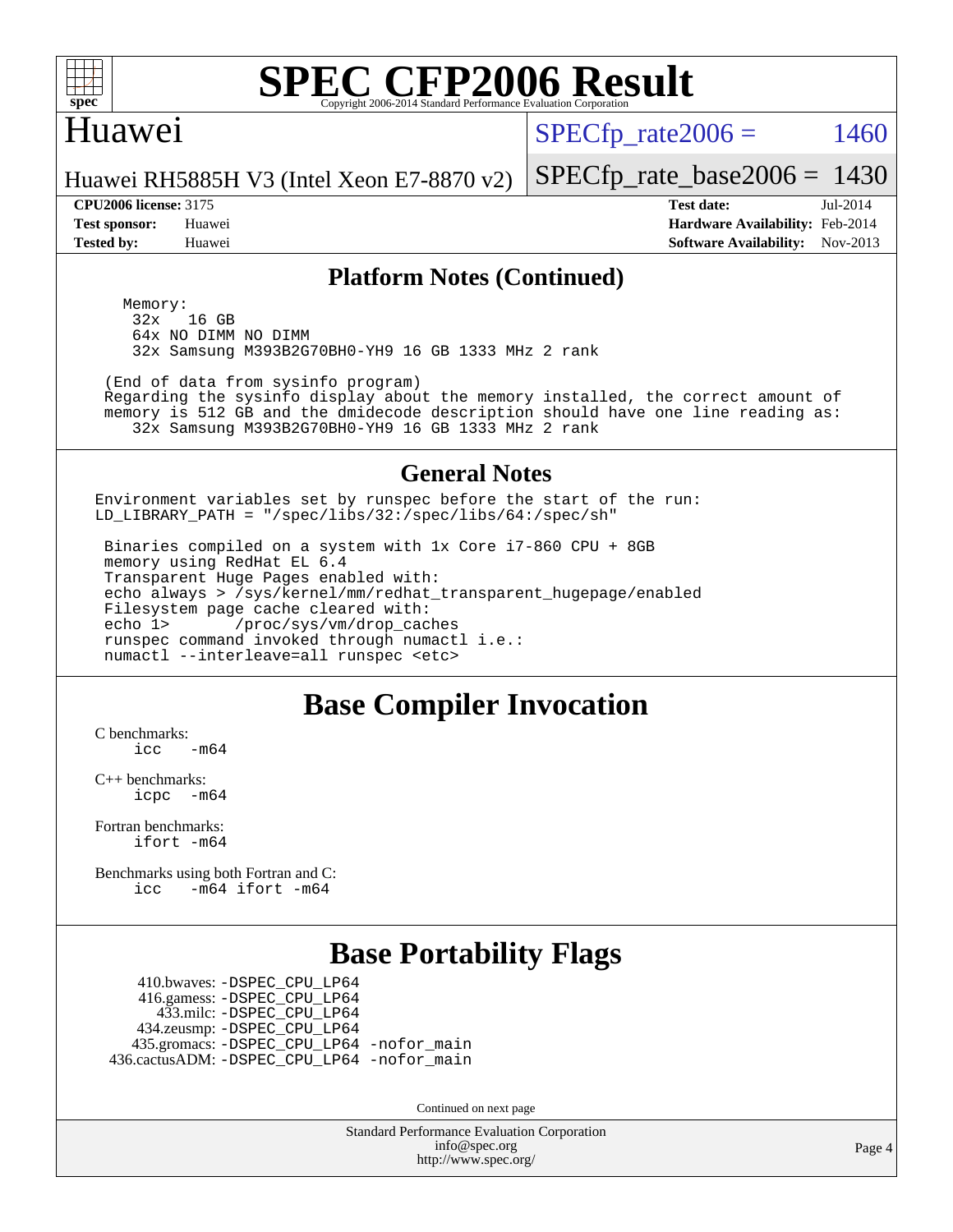

#### Huawei

 $SPECTp\_rate2006 = 1460$ 

Huawei RH5885H V3 (Intel Xeon E7-8870 v2)

[SPECfp\\_rate\\_base2006 =](http://www.spec.org/auto/cpu2006/Docs/result-fields.html#SPECfpratebase2006) 1430

**[CPU2006 license:](http://www.spec.org/auto/cpu2006/Docs/result-fields.html#CPU2006license)** 3175 **[Test date:](http://www.spec.org/auto/cpu2006/Docs/result-fields.html#Testdate)** Jul-2014 **[Test sponsor:](http://www.spec.org/auto/cpu2006/Docs/result-fields.html#Testsponsor)** Huawei **[Hardware Availability:](http://www.spec.org/auto/cpu2006/Docs/result-fields.html#HardwareAvailability)** Feb-2014 **[Tested by:](http://www.spec.org/auto/cpu2006/Docs/result-fields.html#Testedby)** Huawei **[Software Availability:](http://www.spec.org/auto/cpu2006/Docs/result-fields.html#SoftwareAvailability)** Nov-2013

### **[Base Portability Flags \(Continued\)](http://www.spec.org/auto/cpu2006/Docs/result-fields.html#BasePortabilityFlags)**

 437.leslie3d: [-DSPEC\\_CPU\\_LP64](http://www.spec.org/cpu2006/results/res2014q3/cpu2006-20140728-30649.flags.html#suite_basePORTABILITY437_leslie3d_DSPEC_CPU_LP64) 444.namd: [-DSPEC\\_CPU\\_LP64](http://www.spec.org/cpu2006/results/res2014q3/cpu2006-20140728-30649.flags.html#suite_basePORTABILITY444_namd_DSPEC_CPU_LP64) 447.dealII: [-DSPEC\\_CPU\\_LP64](http://www.spec.org/cpu2006/results/res2014q3/cpu2006-20140728-30649.flags.html#suite_basePORTABILITY447_dealII_DSPEC_CPU_LP64) 450.soplex: [-DSPEC\\_CPU\\_LP64](http://www.spec.org/cpu2006/results/res2014q3/cpu2006-20140728-30649.flags.html#suite_basePORTABILITY450_soplex_DSPEC_CPU_LP64) 453.povray: [-DSPEC\\_CPU\\_LP64](http://www.spec.org/cpu2006/results/res2014q3/cpu2006-20140728-30649.flags.html#suite_basePORTABILITY453_povray_DSPEC_CPU_LP64) 454.calculix: [-DSPEC\\_CPU\\_LP64](http://www.spec.org/cpu2006/results/res2014q3/cpu2006-20140728-30649.flags.html#suite_basePORTABILITY454_calculix_DSPEC_CPU_LP64) [-nofor\\_main](http://www.spec.org/cpu2006/results/res2014q3/cpu2006-20140728-30649.flags.html#user_baseLDPORTABILITY454_calculix_f-nofor_main) 459.GemsFDTD: [-DSPEC\\_CPU\\_LP64](http://www.spec.org/cpu2006/results/res2014q3/cpu2006-20140728-30649.flags.html#suite_basePORTABILITY459_GemsFDTD_DSPEC_CPU_LP64) 465.tonto: [-DSPEC\\_CPU\\_LP64](http://www.spec.org/cpu2006/results/res2014q3/cpu2006-20140728-30649.flags.html#suite_basePORTABILITY465_tonto_DSPEC_CPU_LP64) 470.lbm: [-DSPEC\\_CPU\\_LP64](http://www.spec.org/cpu2006/results/res2014q3/cpu2006-20140728-30649.flags.html#suite_basePORTABILITY470_lbm_DSPEC_CPU_LP64) 482.sphinx3: [-DSPEC\\_CPU\\_LP64](http://www.spec.org/cpu2006/results/res2014q3/cpu2006-20140728-30649.flags.html#suite_basePORTABILITY482_sphinx3_DSPEC_CPU_LP64)

481.wrf: [-DSPEC\\_CPU\\_LP64](http://www.spec.org/cpu2006/results/res2014q3/cpu2006-20140728-30649.flags.html#suite_basePORTABILITY481_wrf_DSPEC_CPU_LP64) [-DSPEC\\_CPU\\_CASE\\_FLAG](http://www.spec.org/cpu2006/results/res2014q3/cpu2006-20140728-30649.flags.html#b481.wrf_baseCPORTABILITY_DSPEC_CPU_CASE_FLAG) [-DSPEC\\_CPU\\_LINUX](http://www.spec.org/cpu2006/results/res2014q3/cpu2006-20140728-30649.flags.html#b481.wrf_baseCPORTABILITY_DSPEC_CPU_LINUX)

### **[Base Optimization Flags](http://www.spec.org/auto/cpu2006/Docs/result-fields.html#BaseOptimizationFlags)**

[C benchmarks](http://www.spec.org/auto/cpu2006/Docs/result-fields.html#Cbenchmarks):

[-xAVX](http://www.spec.org/cpu2006/results/res2014q3/cpu2006-20140728-30649.flags.html#user_CCbase_f-xAVX) [-ipo](http://www.spec.org/cpu2006/results/res2014q3/cpu2006-20140728-30649.flags.html#user_CCbase_f-ipo) [-O3](http://www.spec.org/cpu2006/results/res2014q3/cpu2006-20140728-30649.flags.html#user_CCbase_f-O3) [-no-prec-div](http://www.spec.org/cpu2006/results/res2014q3/cpu2006-20140728-30649.flags.html#user_CCbase_f-no-prec-div) [-opt-prefetch](http://www.spec.org/cpu2006/results/res2014q3/cpu2006-20140728-30649.flags.html#user_CCbase_f-opt-prefetch) [-auto-p32](http://www.spec.org/cpu2006/results/res2014q3/cpu2006-20140728-30649.flags.html#user_CCbase_f-auto-p32) [-ansi-alias](http://www.spec.org/cpu2006/results/res2014q3/cpu2006-20140728-30649.flags.html#user_CCbase_f-ansi-alias) [-opt-mem-layout-trans=3](http://www.spec.org/cpu2006/results/res2014q3/cpu2006-20140728-30649.flags.html#user_CCbase_f-opt-mem-layout-trans_a7b82ad4bd7abf52556d4961a2ae94d5)

[C++ benchmarks:](http://www.spec.org/auto/cpu2006/Docs/result-fields.html#CXXbenchmarks)

```
-xAVX -ipo -O3 -no-prec-div -opt-prefetch -auto-p32 -ansi-alias
-opt-mem-layout-trans=3
```
[Fortran benchmarks](http://www.spec.org/auto/cpu2006/Docs/result-fields.html#Fortranbenchmarks):

[-xAVX](http://www.spec.org/cpu2006/results/res2014q3/cpu2006-20140728-30649.flags.html#user_FCbase_f-xAVX) [-ipo](http://www.spec.org/cpu2006/results/res2014q3/cpu2006-20140728-30649.flags.html#user_FCbase_f-ipo) [-O3](http://www.spec.org/cpu2006/results/res2014q3/cpu2006-20140728-30649.flags.html#user_FCbase_f-O3) [-no-prec-div](http://www.spec.org/cpu2006/results/res2014q3/cpu2006-20140728-30649.flags.html#user_FCbase_f-no-prec-div) [-opt-prefetch](http://www.spec.org/cpu2006/results/res2014q3/cpu2006-20140728-30649.flags.html#user_FCbase_f-opt-prefetch)

[Benchmarks using both Fortran and C](http://www.spec.org/auto/cpu2006/Docs/result-fields.html#BenchmarksusingbothFortranandC):

```
-xAVX -ipo -O3 -no-prec-div -opt-prefetch -auto-p32 -ansi-alias
-opt-mem-layout-trans=3
```
### **[Peak Compiler Invocation](http://www.spec.org/auto/cpu2006/Docs/result-fields.html#PeakCompilerInvocation)**

[C benchmarks \(except as noted below\)](http://www.spec.org/auto/cpu2006/Docs/result-fields.html#Cbenchmarksexceptasnotedbelow): icc  $-m64$ 

482.sphinx3: [icc -m32](http://www.spec.org/cpu2006/results/res2014q3/cpu2006-20140728-30649.flags.html#user_peakCCLD482_sphinx3_intel_icc_a6a621f8d50482236b970c6ac5f55f93)

[C++ benchmarks \(except as noted below\):](http://www.spec.org/auto/cpu2006/Docs/result-fields.html#CXXbenchmarksexceptasnotedbelow) [icpc -m64](http://www.spec.org/cpu2006/results/res2014q3/cpu2006-20140728-30649.flags.html#user_CXXpeak_intel_icpc_64bit_bedb90c1146cab66620883ef4f41a67e)

450.soplex: [icpc -m32](http://www.spec.org/cpu2006/results/res2014q3/cpu2006-20140728-30649.flags.html#user_peakCXXLD450_soplex_intel_icpc_4e5a5ef1a53fd332b3c49e69c3330699)

[Fortran benchmarks](http://www.spec.org/auto/cpu2006/Docs/result-fields.html#Fortranbenchmarks): [ifort -m64](http://www.spec.org/cpu2006/results/res2014q3/cpu2006-20140728-30649.flags.html#user_FCpeak_intel_ifort_64bit_ee9d0fb25645d0210d97eb0527dcc06e)

[Benchmarks using both Fortran and C](http://www.spec.org/auto/cpu2006/Docs/result-fields.html#BenchmarksusingbothFortranandC): [icc -m64](http://www.spec.org/cpu2006/results/res2014q3/cpu2006-20140728-30649.flags.html#user_CC_FCpeak_intel_icc_64bit_0b7121f5ab7cfabee23d88897260401c) [ifort -m64](http://www.spec.org/cpu2006/results/res2014q3/cpu2006-20140728-30649.flags.html#user_CC_FCpeak_intel_ifort_64bit_ee9d0fb25645d0210d97eb0527dcc06e)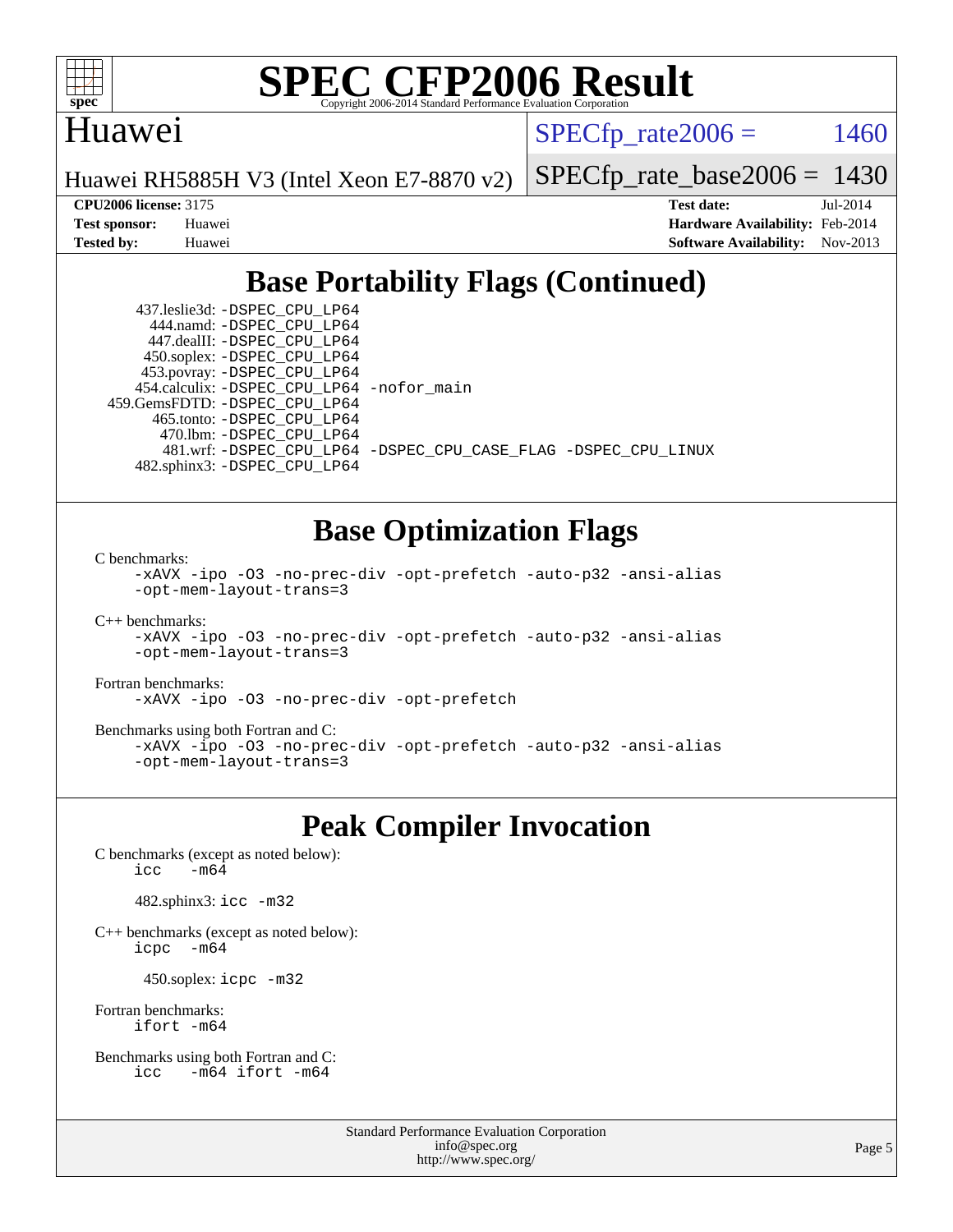

### Huawei

 $SPECfp_rate2006 = 1460$  $SPECfp_rate2006 = 1460$ 

Huawei RH5885H V3 (Intel Xeon E7-8870 v2)

[SPECfp\\_rate\\_base2006 =](http://www.spec.org/auto/cpu2006/Docs/result-fields.html#SPECfpratebase2006) 1430

**[CPU2006 license:](http://www.spec.org/auto/cpu2006/Docs/result-fields.html#CPU2006license)** 3175 **[Test date:](http://www.spec.org/auto/cpu2006/Docs/result-fields.html#Testdate)** Jul-2014 **[Test sponsor:](http://www.spec.org/auto/cpu2006/Docs/result-fields.html#Testsponsor)** Huawei **[Hardware Availability:](http://www.spec.org/auto/cpu2006/Docs/result-fields.html#HardwareAvailability)** Feb-2014 **[Tested by:](http://www.spec.org/auto/cpu2006/Docs/result-fields.html#Testedby)** Huawei **[Software Availability:](http://www.spec.org/auto/cpu2006/Docs/result-fields.html#SoftwareAvailability)** Nov-2013

### **[Peak Portability Flags](http://www.spec.org/auto/cpu2006/Docs/result-fields.html#PeakPortabilityFlags)**

| 410.bwaves: -DSPEC CPU LP64<br>416.gamess: -DSPEC_CPU_LP64<br>433.milc: -DSPEC_CPU_LP64<br>434.zeusmp: -DSPEC_CPU_LP64<br>435.gromacs: -DSPEC CPU LP64 -nofor main<br>436.cactusADM: -DSPEC_CPU_LP64 -nofor_main<br>437.leslie3d: - DSPEC CPU LP64<br>444.namd: - DSPEC_CPU_LP64<br>447.dealII: -DSPEC_CPU_LP64<br>453.povray: -DSPEC_CPU_LP64<br>454.calculix: -DSPEC_CPU_LP64 -nofor_main<br>459.GemsFDTD: - DSPEC_CPU_LP64<br>465.tonto: - DSPEC_CPU_LP64<br>470.1bm: -DSPEC CPU LP64<br>481.wrf: -DSPEC_CPU_LP64 -DSPEC_CPU_CASE_FLAG -DSPEC_CPU_LINUX |
|------------------------------------------------------------------------------------------------------------------------------------------------------------------------------------------------------------------------------------------------------------------------------------------------------------------------------------------------------------------------------------------------------------------------------------------------------------------------------------------------------------------------------------------------------------|
| <b>Peak Optimization Flags</b>                                                                                                                                                                                                                                                                                                                                                                                                                                                                                                                             |
| C benchmarks:                                                                                                                                                                                                                                                                                                                                                                                                                                                                                                                                              |
| $433 \text{.}$ milc: $-xAVX(pass 2)$ -prof-gen(pass 1) -ipo(pass 2) -03(pass 2)<br>-no-prec-div(pass 2) -opt-mem-layout-trans=3(pass 2)<br>$-prof-use(pass 2) -auto-ilp32$                                                                                                                                                                                                                                                                                                                                                                                 |
| $470$ .lbm: basepeak = yes                                                                                                                                                                                                                                                                                                                                                                                                                                                                                                                                 |
| 482.sphinx3: -xAVX -ipo -03 -no-prec-div -opt-mem-layout-trans=3<br>-unroll2                                                                                                                                                                                                                                                                                                                                                                                                                                                                               |
| $C_{++}$ benchmarks:                                                                                                                                                                                                                                                                                                                                                                                                                                                                                                                                       |
| $444$ .namd: $-xAUX(pass 2)$ -prof-gen(pass 1) -ipo(pass 2) -03(pass 2)<br>$-no-prec-div(pass 2) -opt-mem-layout-trans=3(pass 2)$<br>-prof-use(pass2) -fno-alias -auto-ilp32                                                                                                                                                                                                                                                                                                                                                                               |
| $447$ .dealII: basepeak = yes                                                                                                                                                                                                                                                                                                                                                                                                                                                                                                                              |
| $450$ .soplex: $-x$ AVX(pass 2) $-p$ rof-gen(pass 1) $-i$ po(pass 2) $-03$ (pass 2)<br>$-no\text{-prec-div}(pass 2)$ -opt-mem-layout-trans= $3 (pass 2)$<br>$-prof-use(pass 2) - opt-malloc-optims=3$                                                                                                                                                                                                                                                                                                                                                      |
| $453.$ povray: $-xAVX(pass 2)$ -prof-gen(pass 1) -ipo(pass 2) -03(pass 2)<br>$-no\text{-prec-div}(pass 2) - opt-mem-layer-trans=3 (pass 2)$<br>-prof-use(pass2) -unroll4 -ansi-alias                                                                                                                                                                                                                                                                                                                                                                       |
| Fortran benchmarks:                                                                                                                                                                                                                                                                                                                                                                                                                                                                                                                                        |
|                                                                                                                                                                                                                                                                                                                                                                                                                                                                                                                                                            |

Continued on next page